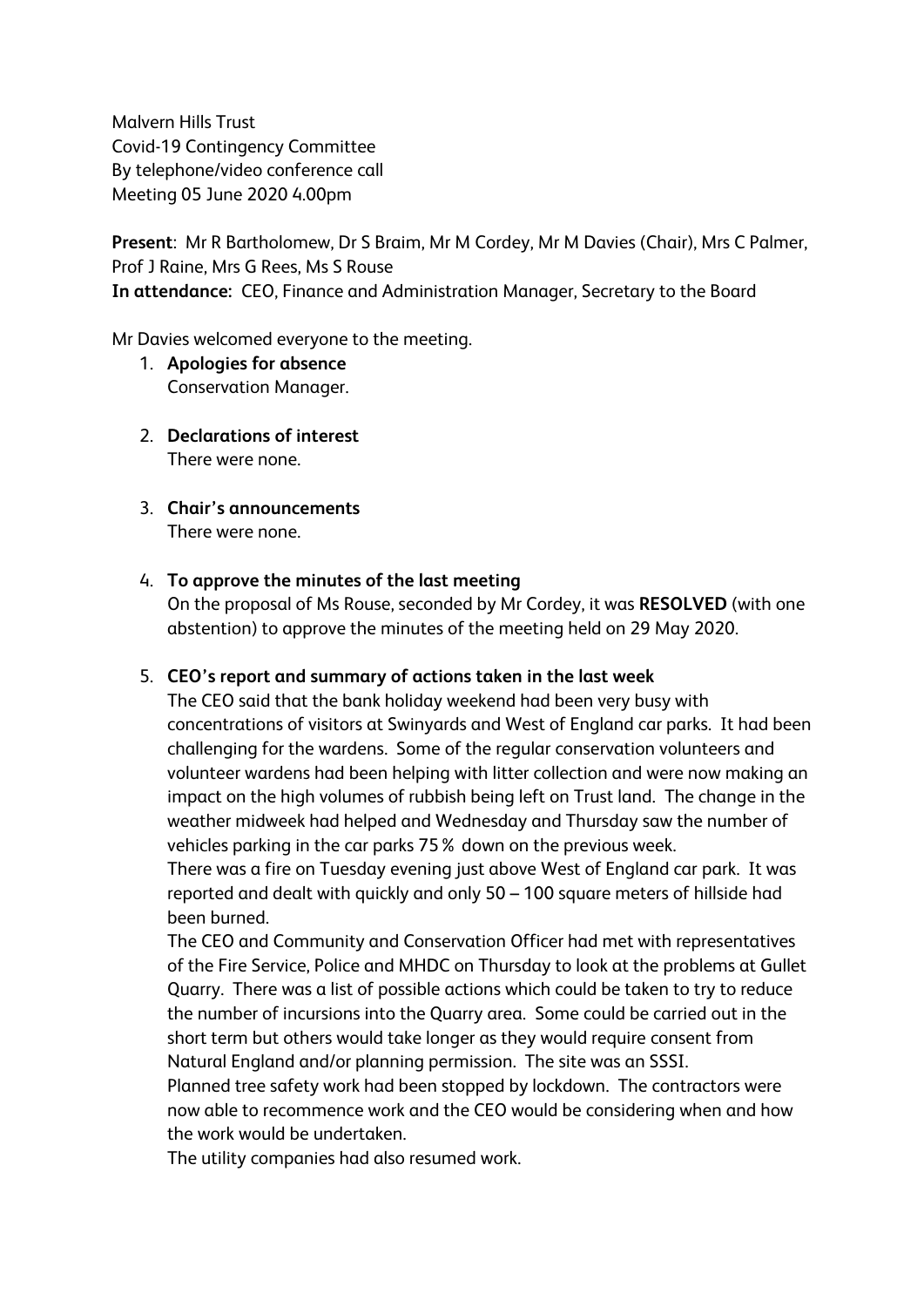One toilet at British Camp had been re-opened by Herefordshire Council and MHDC had re-opened the toilets in Malvern town.

In answer to questions, the CEO confirmed that numbers at Gullet Quarry had not been as high as the previous week but there had been groups of up to 30 – 40, with the police having to attend. The groups were being organised through social media. Some people had visited the Quarry even after the change in the weather. Committee members observed that, from the evidence of substance abuse which was being collected from the area, some of the people attending were there for a social gathering rather than the attraction of swimming.

Prof Raine asked about "No fires no barbeques" signage in West of England car park. The CEO thought some signs may have been removed although they were replaced regularly by the wardens.

The CEO confirmed that, with increased visitor numbers, there had been more problems with drones. He asked trustees to ring the office if they saw byelaw breaches – the wardens would attend if they could.

The CEO would outline options for Gullet Quarry in a document for Board members. He hoped to be able to speak to Natural England to get a preliminary response as soon as possible. The Secretary to the Board suggested RoSPA should be contacted to review any actions under consideration.

## 6. **Financial update (including car park pass sales)**

The Finance and Administration Manager reported that 488 passes had been sold this week (348 applications by E mail paid by BACS, 67 by post, 73 by phone). The total sent out to date since sales resumed was 1397. There had been a lot of positive feedback about the ease of the process and the speed with which the applications had been turned round. The 2019/20 residents' passes had now expired and wardens would be putting notes on vehicles showing expired passes to remind the owners that the passes needed to be renewed. May car park meter sales were £32,029 net of VAT. That figure was £5,000 more than the May budget.

She had submitted the Job Retention Scheme claim for May (£4,279). The cash flow report had been circulated. Given that income streams had been restored, the committee **AGREED** that cash flow reporting on a monthly basis could be resumed.

The Trust had now appointed a company to act as Data Protection Officer and they would be carrying out an initial review (probably week commencing 15 June).

### 7. **Any other matters for discussion**

There were none.

# 8. **Urgent communications**

There were none.